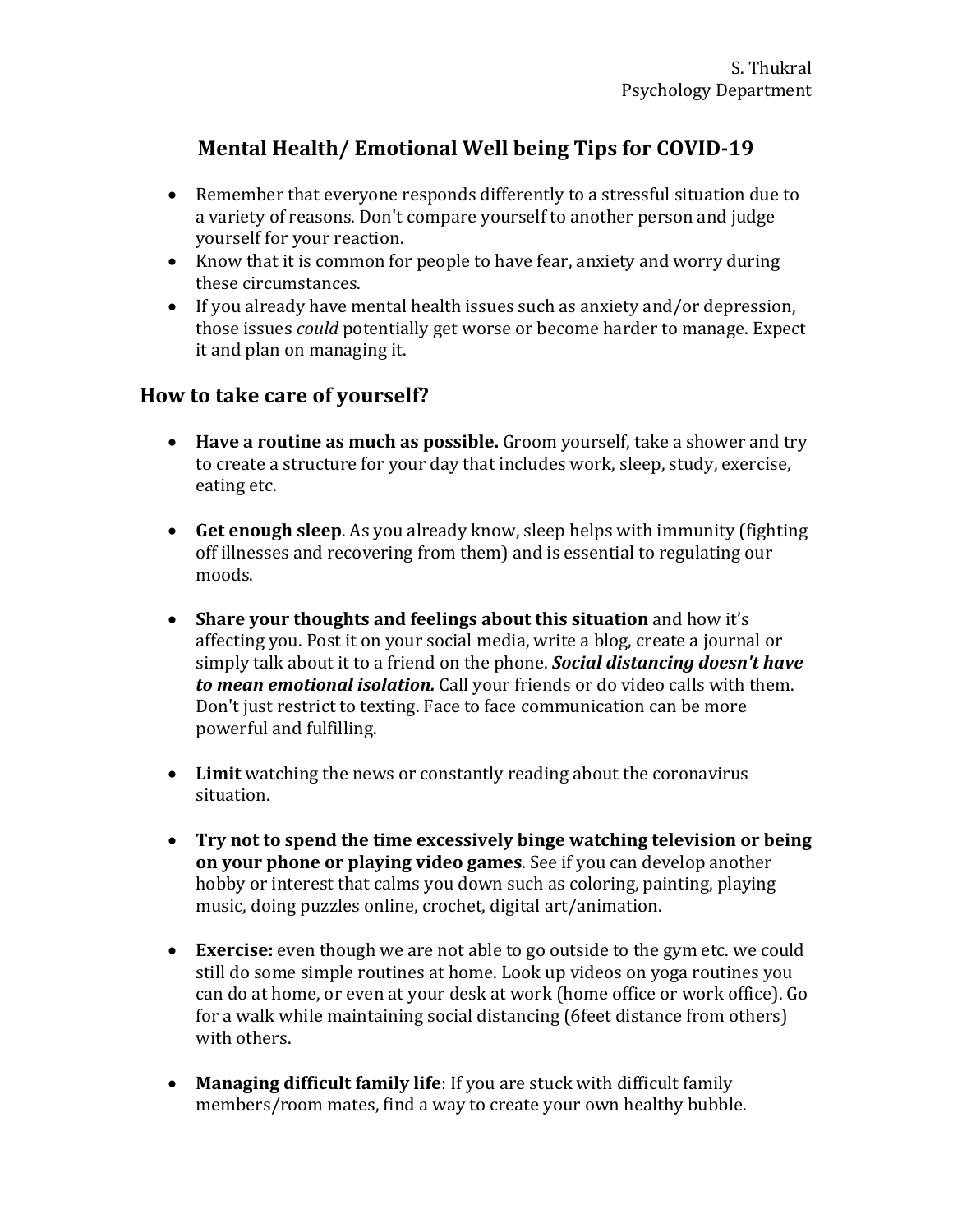Sometimes families come together in crises and sometimes they don't. Figure out if having a conversation about how you are going to get through these next weeks will work for your family. Maintain healthy boundaries and distance yourself emotionally from conflicts by practicing self-soothing skills. What are these skills?

• Self-Soothing skills: these are things we can do to manage our stress when we can't necessarily change others or our situation. **Express yourself**: vent about it to a friend, write about it, draw about it.

**Deep breathing**: helps to relax and manage the physiological arousal that can occur when we get very upset such as increased heart rate, blood pressure. See if you can find some helpful you tube videos on guided deep breathing. 

**Meditation or mindfulness**- look for an app or you tube video that can help you through guided meditation or mindfulness sessions.

**Free apps:**

Insight Timer, Smiling Mind, Stop Breathe & Think, 10% Happier. **Paid apps**: Headspace is a popular one. You can subscribe for their twoweek free trial and see if you like it.

**Practicing Gratitude:** each day or week think of 2-3 things that you are thankful for in your life. These could be simple and small. Share it with someone in your life if you can and ask them to share too! Keep a journal and note these down somewhere so you can look over them when you are feeling low. 

- **Help others:** helping others often helps in rising above your own struggles and can end up making you feel happy, resourceful and needed. Of course balance it with your needs and don't over do it. Just reach out to others and offer a listening ear or support them in small, simple ways. Volunteer in the community if it is safe for you to do in the current environment as per COVID-19 guidelines. Volunteering can have significant mental health benefits if you have the time and resources right now.
- Managing pre-existing mental health issues: continue your treatments and see if your therapist can do phone counseling. Check with your doctor about your prescriptions and follow his/her advice with regards to medications.

## **Local Resources**

• **Crisis Text Line**: Text "COURAGE" to 741741 (24 hours a day/ 7 days a week)